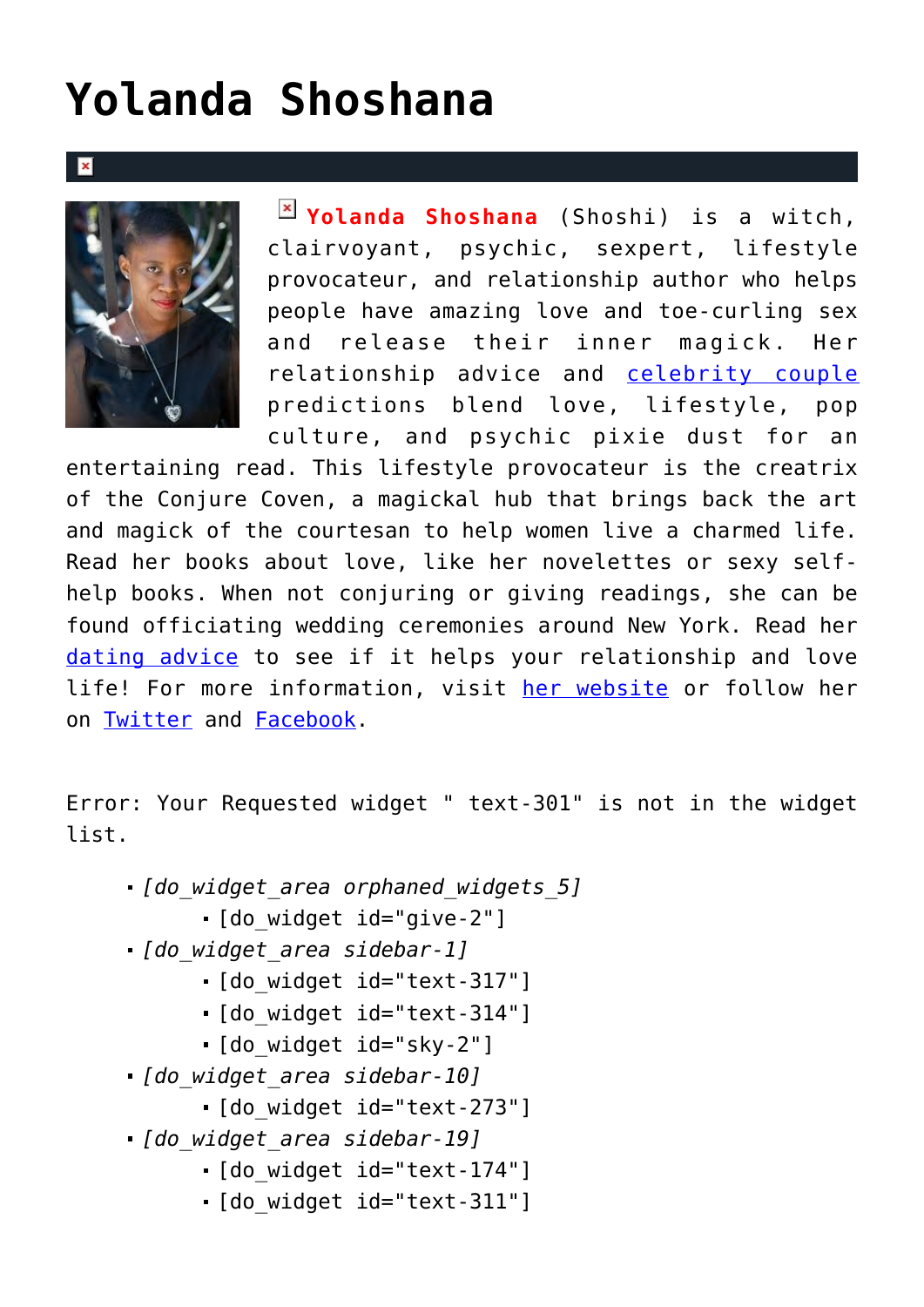- *[do\_widget\_area sidebar-4]*
	- [do\_widget id="text-294"]
- *[do\_widget\_area sidebar-6]*
	- [do\_widget id="text-240"]
- *[do\_widget\_area sidebar-8]*
	- [do\_widget id="text-313"]
	- [do\_widget id="text-316"]
	- [do\_widget id="text-312"]
	- [do\_widget id="text-309"]
- *[do\_widget\_area widgets\_for\_shortcodes]*
	- · [do widget id="text-301"]
- *[do\_widget\_area wp\_inactive\_widgets]*
	- [do\_widget id="give-7"]
	- [do\_widget id="rev-2"]
	- [do\_widget id="give-5"]
	- [do\_widget id="rev-3"]
	- [do\_widget id="text-308"]
	- [do\_widget id="text-77"]
	- [do\_widget id="archives-3"]
	- [do\_widget id="pages-2"]
	- [do\_widget id="calendar-2"]
	- [do\_widget id="links-2"]
	- [do\_widget id="text-307"]
	- [do\_widget id="meta-2"]
	- [do\_widget id="search-2"]
	- [do\_widget id="categories-2"]
	- [do\_widget id="recent-posts-2"]
	- [do\_widget id="recent-comments-2"]
	- [do\_widget id="rss-2"]
	- [do\_widget id="text-306"]
	- [do\_widget id="nav\_menu-2"]
	- [do\_widget id="tag\_cloud-3"]
	- [do\_widget id="links-3"]
	- [do\_widget id="calendar-4"]
	- [do\_widget id="text-5"]
	- [do\_widget id="text-221"]
	- [do\_widget id="text-215"]